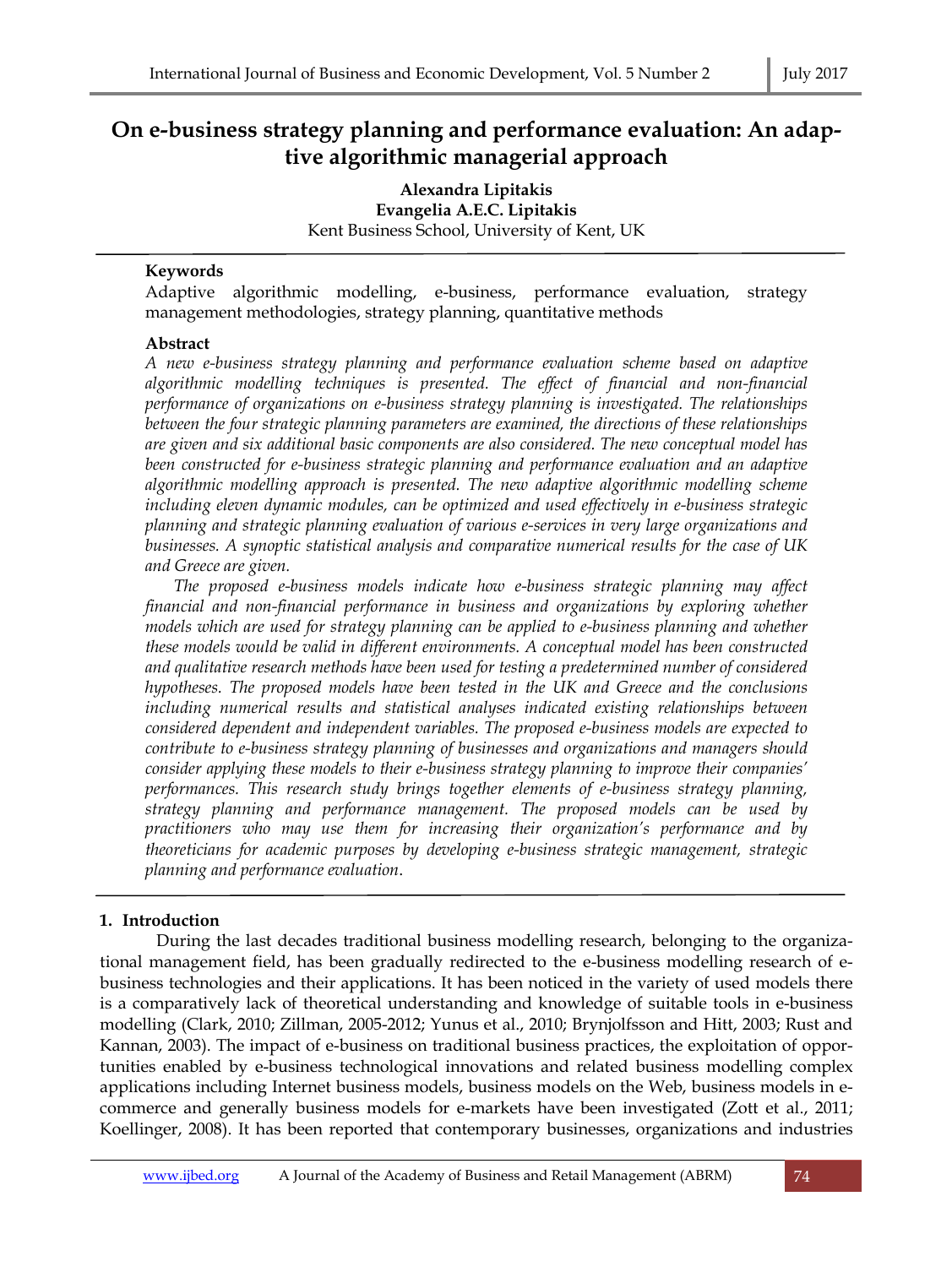may be able to increase their financial and non-financial performances by using the new proposed ebusiness strategies (Forrester Research, 2012; ONS, 2011; Mesenbourgh, 2004). E-business strategy, sourcing and governance are critical issues in modern private and public organizations, requiring efficient planning, use and control of information technology by managers (Gottschalk, 2006). Several research quality evaluation methodologies have been recently applied for the improvement of ebusiness performance evaluation methods (Lipitakis and Lipitakis, 2012-2013; Wirtz, 2011; Zeng and Luo 2011; Zhang et al., 2010).

This research work is aiming to establish whether exist relationships between e-business planning and organization's performance formalizing these relationships between the two. The effects of planning effectiveness parameters on e-business strategic planning and performance relationships are examined and the performance categories measures of both financial and non-financial dimensions of performance are considered. The proposed adaptive model can be used as benchmarking tool for measuring e-business strategy planning and performances, and businesses and organizations can assess their capabilities examining if any e-business strategy planning parameters need to be adjusted to optimize their performance. The proposed adaptive algorithmic modelling techniques are effectively used in e-business strategic planning and performance evaluation of selected e-services for solving e-business problems of large organizations and businesses in local, national and international levels.

#### **2. Related E-Business Models**

 In recent years considerable research has been focused on the development, strategic planning and efficient use of e-business models on multidimensional applications by considering certain strategy planning aspects of businesses and organizations and related measure parameters (Demil and Lecocq, 2010; Caniato et al., 2009; Koellinger, 2008; Coltman et al., 2008; Sanders, 2007; Zhu et al., 2003; Hackbarth and Kettinger, 2000). Note that the adaptation of traditional business model for application to e-business follows an evolutionary process with the following stages: e-business, ecommerce, e-enterprise, external and internal communications, appropriate transformations (Demil and Lecocq, 2010; Petrovic et al., 2001).

Conceptual and evaluation e-business strategic planning models with key characteristics, such as design/methodology/approach, measures/variables, data sets, purposes, hypotheses, findings, Internet and performance, various research model methodologies have been recently presented. Several contributions on business model concepts, e-business strategy planning and performance concerning related fields such as e-business strategy, business models, strategy planning and performance have been also investigated (Lipitakis, 2013).

Various multidimensional approaches have been proposed and implemented by considering performance models with strategic planning variables and basic constructs improving the strategic performance of e-business strategic planning of selected organizations (Phillips, 2003-2010; Clark, 2010; Jarzabkowski and Balogun, 2009; Ocasio and Joseph, 2008; Coltman et al., 2008; Nordqvist and Melin, 2008; Rudd et al., 2008; Johnson et al., 2007).

#### **3. Development of Conceptual Strategic Planning**

Several pilot studies and statistical analyses including sampling, data handling, context, various variable definitions and principal component analyses have been presented supporting proposed e-business strategy planning and performance models in various countries and national regions (Lipitakis, 2013). Data collections, samples, correlations of various business sectors affected by different variables and corresponding analyses including related questionnaires, combinations of e-mail surveys, conferences relevant to chosen sectors through business and trade associations have been considered.

 The proposed e-business models and corresponding hypotheses have been statistically tested by using explanatory and confirmatory factor analysis, correlation between independent and dependent variables and regression analysis. In such cases the application of regression analysis it has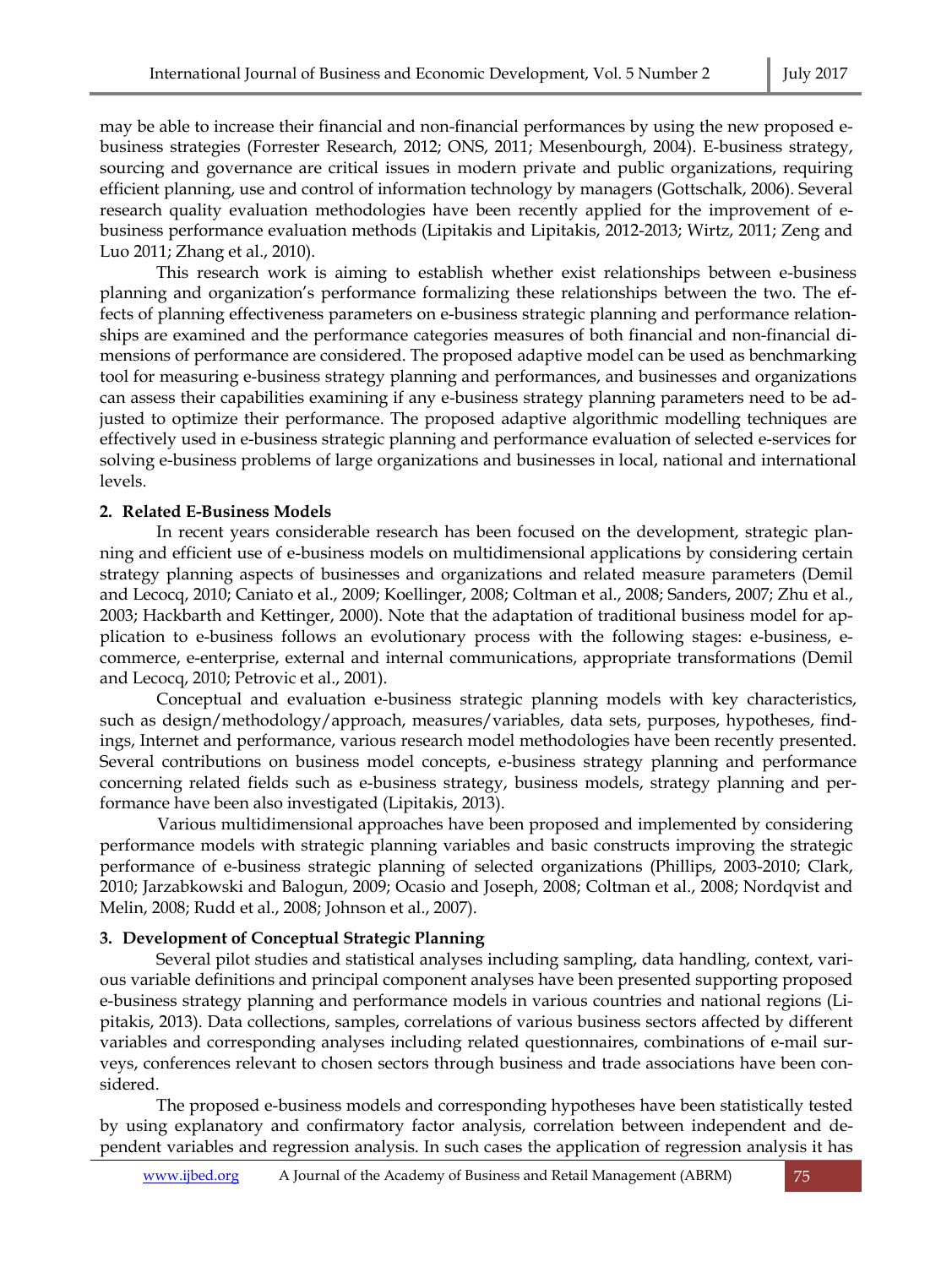been found that the independent variables of basic components can be used for predicting the dependent variables of financial and non-financial performance (Lipitakis, 2013)*.*

 A class of adaptive algorithms for solving e-business problems has been recently presented (Lipitakis and Lipitakis, 2013). The basic components for estimating the strategic planning parameters of Formality, Participation, Sophistication and Thoroughness can be defined as follows:

*Formality*: the explicit and systematic procedures, policies and goals.

*Participation***:** the involvement of senior and middle management. Improvement of communication and development of a shared vision for the direction of the firm.

*Thoroughness***:** the extent to which a firm uses internal and external experience, and ensures adequate time is devoted to the strategic planning process.

*Sophistication***:** use of a wide range of managerial techniques. Having a short or long-term approach. Coordination of e-business across the organisation and having an appropriate budget for e-business.

 These independent strategic planning variables are accompanied with the dependent variables of finance and non-finance. In this research work a new adaptive algorithmic modelling for ebusiness strategic planning and evaluation, based on an e-business performance model (Lipitakis, 2013), is presented.

 The proposed e-business strategic planning model is based on a modified version of the LP ebusiness model, using a predetermined number of independent and dependent variables, and can be efficiently used for computing the best performance measurements and solving a wide class of ebusiness and strategic management problems under uncertainty conditions. Furthermore, a predetermined number of independent strategic planning variables and two dependent variables of financial and non-financial performance of organizations are also considered.

#### 4. **An Adaptive Algorithmic Scheme for Performance Evaluation**

 The adaptive algorithmic modelling (ADAM) scheme using a set of dependent and independent variables, given in eleven computational modules, can be described in the following pseudo algorithmic form:

**Algorithm ADAM-1 (FNFP**, FPST,  $\epsilon_{ST}$  STR,  $\epsilon_{LE}$  LEA,  $\epsilon_{PC}$  PCU,  $\epsilon_{CO}$  COH,  $\epsilon_{KN}$  KNO,  $\epsilon_{AL}$  ALL,  $\epsilon_{AD}$ ADM,  $ε<sub>UN</sub>$  ADAMS)

*Purpose:* describes an Adaptive Algorithmic Modeling Scheme, the so-called ADAM methodology, for computing the best performance measurements and solving a wide class of e-business and strategic management problems under uncertainty conditions.

*Input: Formation FORM, Participation PART, Sophistication SOPH, Thoroughness THOR, Finance* Performance FINP, Non-Finance Performance NFIP, Structure STR, Leadership LEA, People and Culture PCU, Coherence COH, Knowledge KNO, Alliances ALL, Agility & Decision-Making ADM, sp-parameters ε<sub>FO</sub>, ε<sub>PA</sub>, ε<sub>SO</sub>, ε<sub>TH,</sub> ε<sub>FP,</sub> ε<sub>NF</sub> and ε<sub>ST</sub>, ε<sub>LE</sub>, ε<sub>PC</sub>, ε<sub>CO</sub>, ε<sub>KN</sub>, ε<sub>AL</sub>, ε<sub>AD</sub>, and uncertainty factor parameter ε<sub>UN</sub>

*Output:* The (optimized) Adaptive Algorithmic Model Solution (ADAMS) *Computational Procedure:* 

*Module 1-estimate the independent variables FPST (FORM, PART, SOPH, THOR)*

*Step 1.1*: determine the input parameters  $\varepsilon_{FO}$ ,  $\varepsilon_{PA}$ ,  $\varepsilon_{SO}$ ,  $\varepsilon_{TH}$ 

*Step 1.2*: estimate the variable of Formality ( $\epsilon_{FO}$  FORM)

*Step 1.3*: estimate the variable of Participation ( $\epsilon_{PA}$  PART)

*Step 1.4:* estimate the variable of Sophistication (ε<sub>SO</sub> SOPH)

*Step 1.5:* estimate the variable of Thoroughness ( $\varepsilon_{TH}$ THOR)

*Module 2- estimate the dependent strategic planning variables FNFP (FINP, NFIP)* 

*Step 2.1*: determine the input parameters  $\varepsilon_{\text{FP}}$ ,  $\varepsilon_{\text{NF}}$ 

*Step 2.2*: estimate the variable of Finance Performance ( $\epsilon$ <sub>FP</sub> FINP)

*Step 2.3*: estimate the variable of Non-Finance Performance (ε<sub>NF</sub> NFIP)

*Module 3-*determine input sp-parameters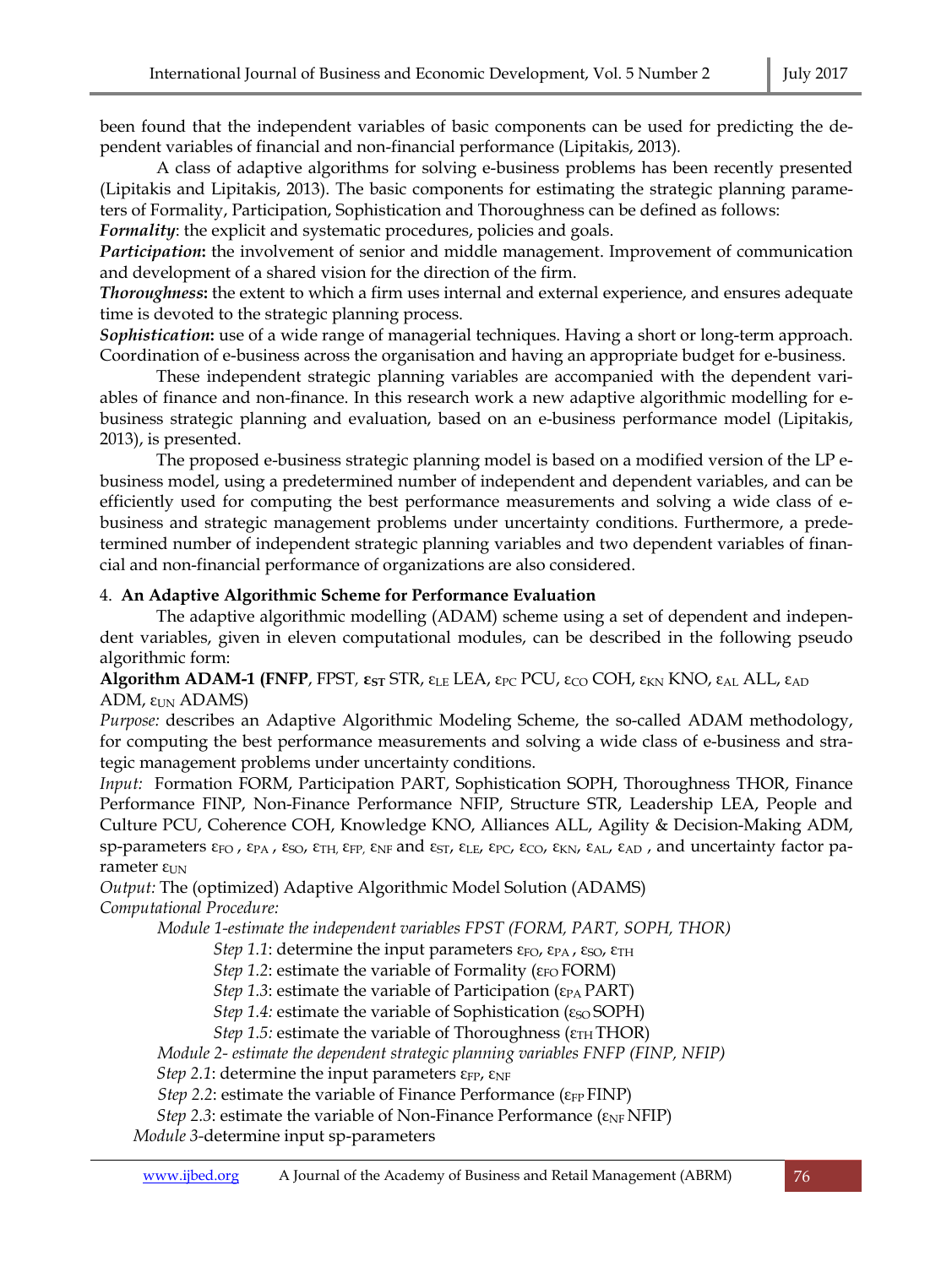*Step 3.1:* determine input parameters ε<sub>ST</sub>, ε<sub>LE</sub>, ε<sub>PC</sub>, ε<sub>CO</sub>, ε<sub>AL</sub>, ε<sub>AD</sub> *Module 4-*Design Structure STR (MRE, POR, SAR, DBF) *Step 4.1:* Managing Relationships (MRE) *Step 4.2:* Process Orientation (POR) *Step 4.3:* Strategic Architecture (SAR) *Step 4.4:* Demand based Flexibility (DBF) *Module 5:* Improve Leadership LEA (TCH, LAD, LAC, LEIS) *Step 5.1:* Transformation Champion (TCH) *Step 5.2:* Leadership Advocacy (LAD) *Step 5.3:* Leadership Accountability (LAC) *Step 5.4:* Leadership Empowerment & Idea Synthesis (LEIS) *Module 6:* Focus on People and Culture PCU (REW, RCR, LRE, RTR, ICO) *Step 6.1:* Rewards (REW) *Step 6.2:* Rapid Customer Responsiveness (RCR) *Step 6.3:* Learning & Renewal (LRE) *Step 6.4:* Respect & Trust (RTR) *Step 6.5:* Involvement & Commitment (ICO) *Module 7:* Emphasize on Coherence COH (MPE, III, SIN, DDS, CCS) *Step 7.1:* Measurements & Performance Evaluation (MPE) *Step 7.2:* Integrated Information Infrastructure (III) *Step 7.3:* Standardisation & Interoperability (SIN) *Step 7.4:* Decentralised Differentiated Services (DDS) *Step 7.5:* Common Centralised Services (CCS) *Module 8:* Comment on Knowledge KNO (KDA, KFO, KEM, KAC, KSH) *Step 8.1:* Knowledge Development Applications (KDA) *Step 8.2:* Knowledge Focus (KFO) *Step 8.3:* Knowledge Exchange Meetings (KEM) *Step 8.4:* Knowledge Accessibility (KAC) *Step 8.5:* Knowledge Sharing (KSH) *Module 9:* Determine Alliances ALL (ART, APE, CRI) *Step 9.1:* Alliance Respect & Trust (ART) *Step 9.2:* Alliance Performance Expectations (APE) *Step 9.3:* Complexity & Risk (CRI) *Module 10:* Focus on Agility & Decision-Making ADM (IRE, MSR, TRTO, PMA, MSA, ADE) *Step 10.1:* Intent Realisation (IRE) *Step 10.2:* Matching and Speed & Risk (MSR) *Step 10.3:* Tempo/Reliability Trade off (TRTO) *Step 10.4:* Project Management (PMA) *Step 10.5:* Market Space Awareness (MSA) *Step 10.6:* Agility & Decision Edge (ADE) *Module 11:* Form the e-business solution *Step 11.1:* Determine the uncertainty parameter  $\varepsilon_{UN}$ *Step 11.2:* Form the solution ( $\epsilon_{UN}$  ADAMS) The values of the sp-parameters affecting the corresponding input variables of the optimized algorithm ADAM-1 can be determined experimentally or approximately from corresponding appropriate mathematical model. In the special case that the sp-parameters take the values  $\varepsilon_{FO} = \varepsilon_{PA} = \varepsilon_{SO} = \varepsilon_{TH} = \varepsilon_{FP} = \varepsilon_{NF} = 1$  and  $\varepsilon_{ST} = \varepsilon_{LE} = \varepsilon_{PC} = \varepsilon_{CO} = \varepsilon_{AL} = \varepsilon_{AD} = 1$  (4.1) a simplified form of the algorithm, while the selection of the appropriate sp-parameters leading to (nearly) optimized solutions is dependent on the nature of the considered problem and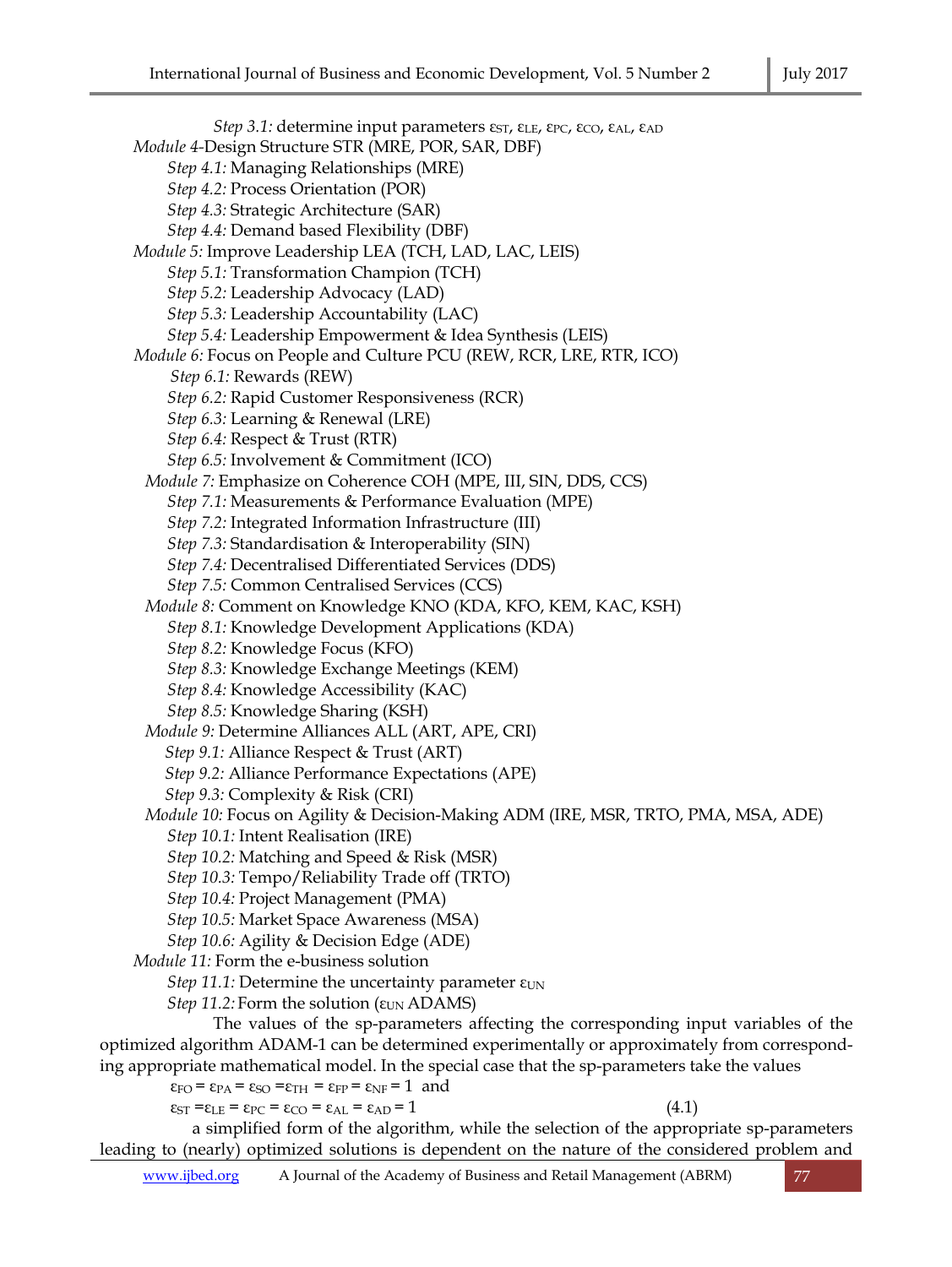often requires extensive experimentation. Multiple iterative applications of the proposed adaptive algorithm on a set of selected e-business strategic planning performance evaluation scheme, using multiple-point Likert scale measurement in every iterative step, can lead to comparable numerical results for evaluating the performance of the adaptive algorithmic application for the strategic planning performance of each organization/business at national/international region levels for comparative purposes.

The main advantage of the proposed algorithmic approach is twofold. Firstly, the adaptive algorithms can be efficiently used for solving a wide class of e-business and strategic management problems, and secondly the dynamical choice of the sp-parameter values, which can be related to both quantitative and qualitative nature of the input parameters (data) of the given problem, can lead to (near) optimum solutions. The evaluation of a firm e-business performance as a time-dependent problem the investigation of the performance stability over a certain period, seems to be a challenging future research problem (Coltman et al., 2008; European Commission, 2004).

#### **5. On Comparative Studies of e-business strategy planning and performance in the UK and Greece**

A case study on e-business strategy planning and performance with a comparative study of the UK and Greece has been recently presented (Lipitakis, 2013). In this research work the managerial implications in the UK and Greece are discussed and the proposed e-business model by considering four e-business strategy planning variables (formality, participation, thoroughness and sophistication) is examined as managerial tool investigating the relationships between e-business strategic planning and performance, the directions of these relationships and existing similarities/differences in the UK and Greece. The improved Lipitakis-Phillips (LP) model can be used as a benchmarking tool to measure e-business strategy planning and performance and to examine if any e-business strategy planning set of parameters need to be adjusted to optimize its performance. Similar investigations have been presented in related research work (Lipitakis, 2013; Caniato et al., 2009; Coltman et al., 2008; Johnston, 2007)*.*

It should be noted that in other multidisciplinary fields, such as the applied computing science and adaptive algorithmic theory, where e-business performance may be evaluated using adaptive algorithms and perturbation techniques, e-business problems and strategy management methodologies may be algorithmically treated. The algorithmization of the model, or in part, allows it to be transferable and applied to wider theoretical areas. This opens a whole host of scientific fields and research topics to which the research may be applied. Indicatively, among them are: Digital Information Management, Computer Modelling and Simulation*.* The proposed model may also be adapted for Knowledge Management and e-Learning, by adaptive computational modelling for solving ebusiness and knowledge management problems as well as in business intelligence, financial engineering business intelligence and financial engineering applications.

The dependent variables of financial and non-financial performance of organizations can be influenced by e-business strategy planning and performance, and existing relationships between the independent variables and dependent variables as well the directions of these relationships have been investigated by using quantitative research methods in the case of UK and Greece for testing the considered hypotheses (Lipitakis, 2013). Related numerical results and statistical analysis have shown that in UK participation and formality had positive relationships with financial performance and non-financial performance respectively. Elements of e-business strategy planning, strategy planning and performance management have been considered and it has been shown that strategy planning components have positive relationship with e-business strategy and performance, while the proposed model is extendable, valid and easily adaptable in several national environments (Lipitakis, 2013).

 In the following several numerical results and statistical analysis for e-business strategy planning and performance concerning the case of comparative studies of the UK and Greece are given. In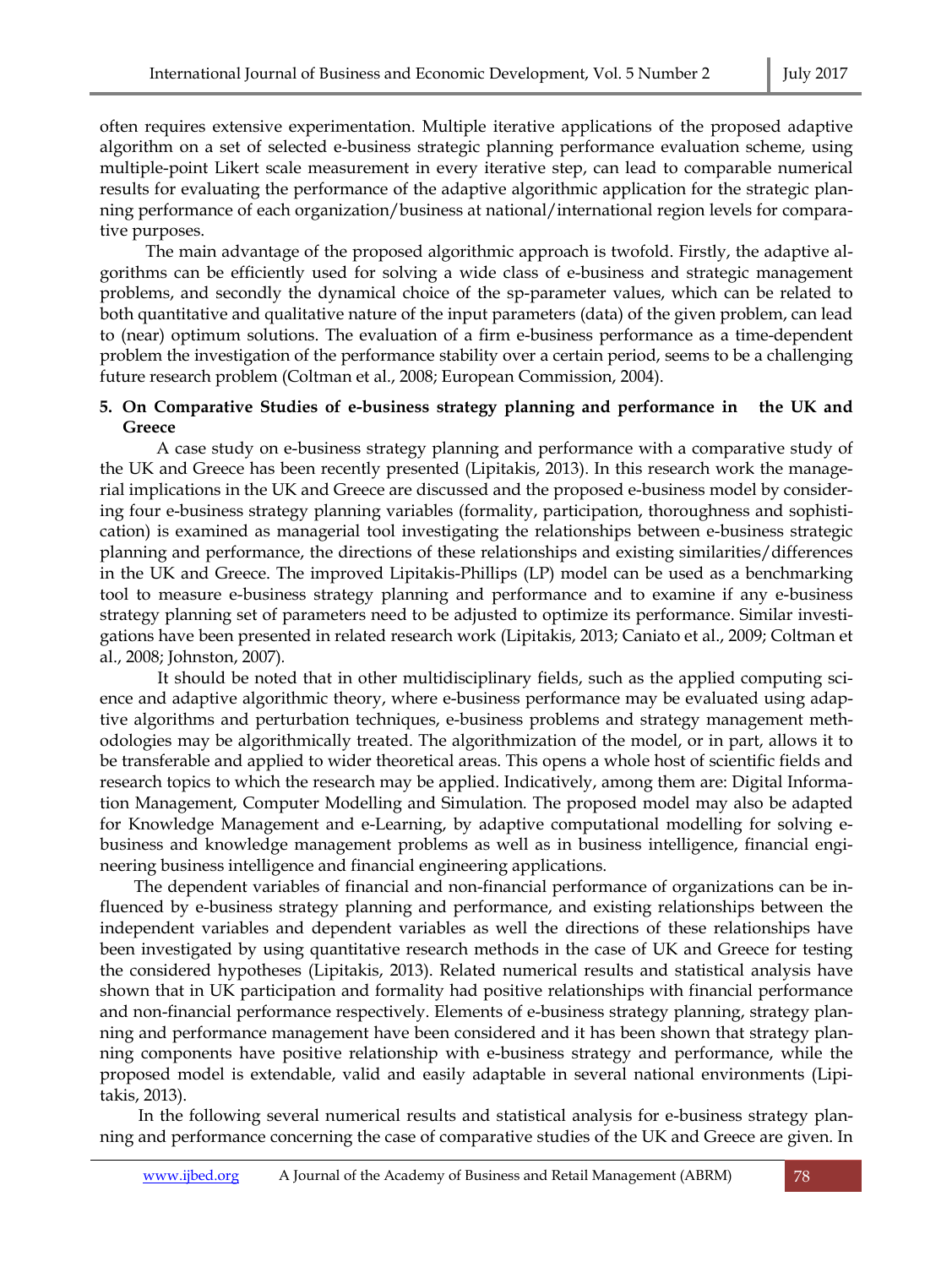the framework of comparison of UK and Greece management techniques many management techniques have been considered and the outcome is given in figure 5.1. Note that the four most used techniques were performance benchmarking, customer surveys, SWOT analysis and knowledge management (Lipitakis, 2013).





Figure 5.1: Comparison of Management Techniques used in the UK and Greece The bivariate correlations of the independent and dependent variables in the UK and Greece (Nat. Stat. Service of Greece, 2012) are summarised in Table 5.1.

|           |                   |                | Formality | <b>Thoroughness</b> | Participation | Sophistication |
|-----------|-------------------|----------------|-----------|---------------------|---------------|----------------|
| <b>GR</b> | Financial         | Pearson's r    | $0.565**$ | $0.409**$           | $0.631**$     | $0.679**$      |
|           |                   | R <sup>2</sup> | 0.319     | 0.167               | 0.398         | 0.461          |
|           |                   | p-value        | < 0.001   | < 0.001             | < 0.001       | < 0.001        |
|           | Non-<br>Financial | Pearson's r    | $0.469**$ | $0.433**$           | $0.524**$     | $0.586**$      |
|           |                   | $R^2$          | 0.219     | 0.187               | 0.274         | 0.343          |
|           |                   | p-value        | < 0.001   | < 0.001             | < 0.001       | < 0.001        |
| UK        | Financial         | Pearson's r    | .041      | .093                | $.196*$       | .015           |
|           |                   | $R^2$          | .002      | .009                | .038          | .0002          |
|           |                   | p-value        | .657      | .310                | .032          | .867           |
|           | Non-<br>financial | Pearson's r    | $.210*$   | .052                | .103          | .130           |
|           |                   | R <sup>2</sup> | .044      | .0027               | .010          | .016           |
|           |                   | p-value        | .021      | .571                | .261          | .158           |

\*\*. Correlation is significant at the 0.01 level (2-tailed).

\*. Correlation is significant at the 0.05 level (2-tailed).

Table 5.1: Results of the bivariate analysis for the dependent and independent variables of the GR

Indicative statistical results concerning the correlations between independent variables and financial/ non-financial performances are next given. Specifically, the existence or non-existence of correlations is depicted in the following graphs: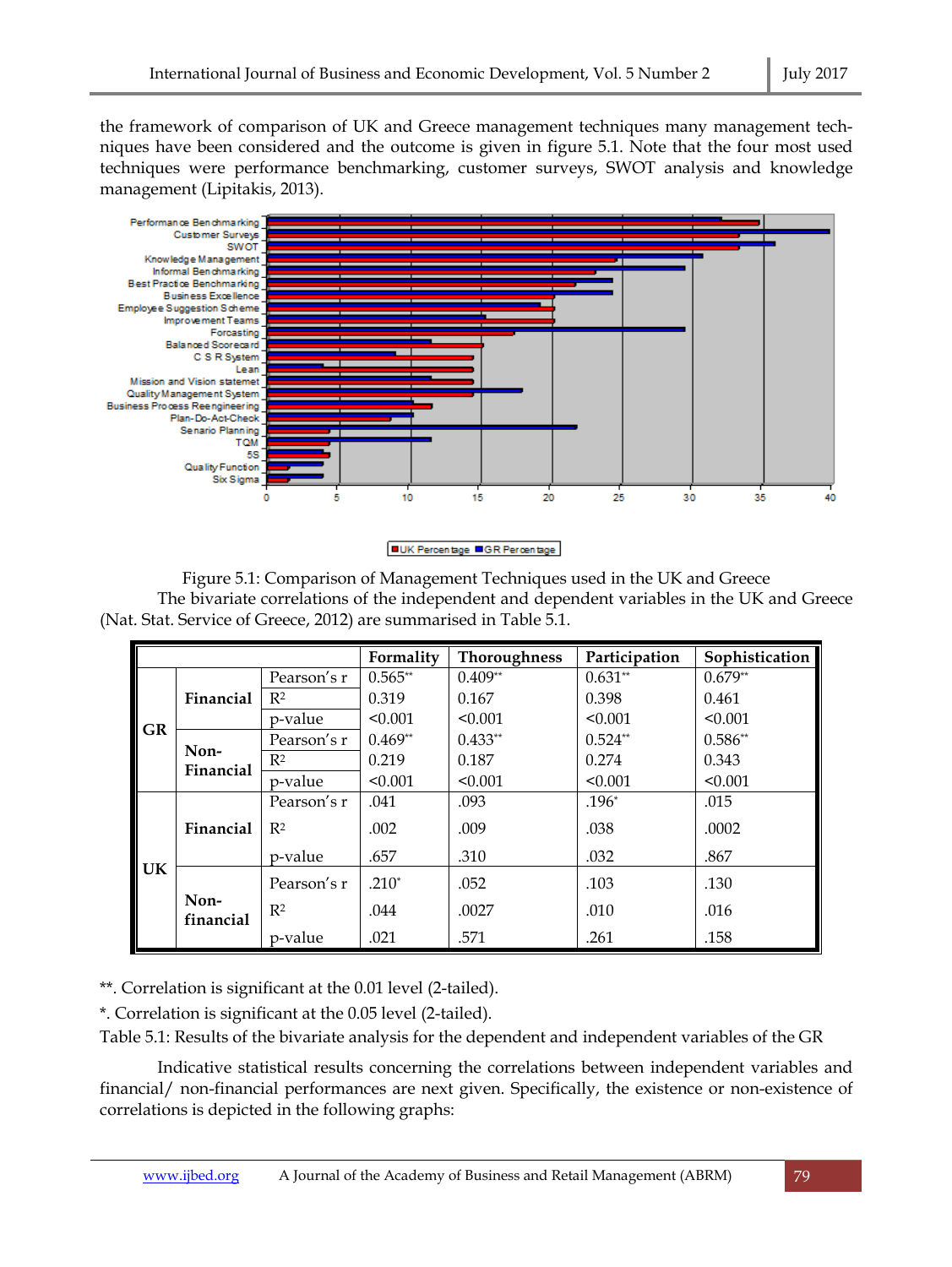

Graph 1: Correlations between independent variables and financial performance



Graph 2: Correlations between independent variables and non- financial performance

Further related numerical results and statistical analysis can be found in a recent research work (Lipitakis, 2013).

The proposed adaptive algorithmic schemes can be efficiently used for solving complex ebusiness and strategic management problems by using special parameters related to quantitative and qualitative nature of the input parameters (large data sets) leading to (near) optimum solutions, a performance analogue to that of the genetic algorithmic approach (McGrath, 2016; El Karoui, 2013; Vose, 1999; Holland, 1975). Furthermore, for comparison studies of strategic planning performance evaluation of various large organizations and businesses by using a large scale iterative application of the proposed models a hierarchical evaluation table can be obtained and used for multipurpose tasks (financial services, stock market, stakeholders, commercial projects, leadership, management, public funding evaluation committees etc.)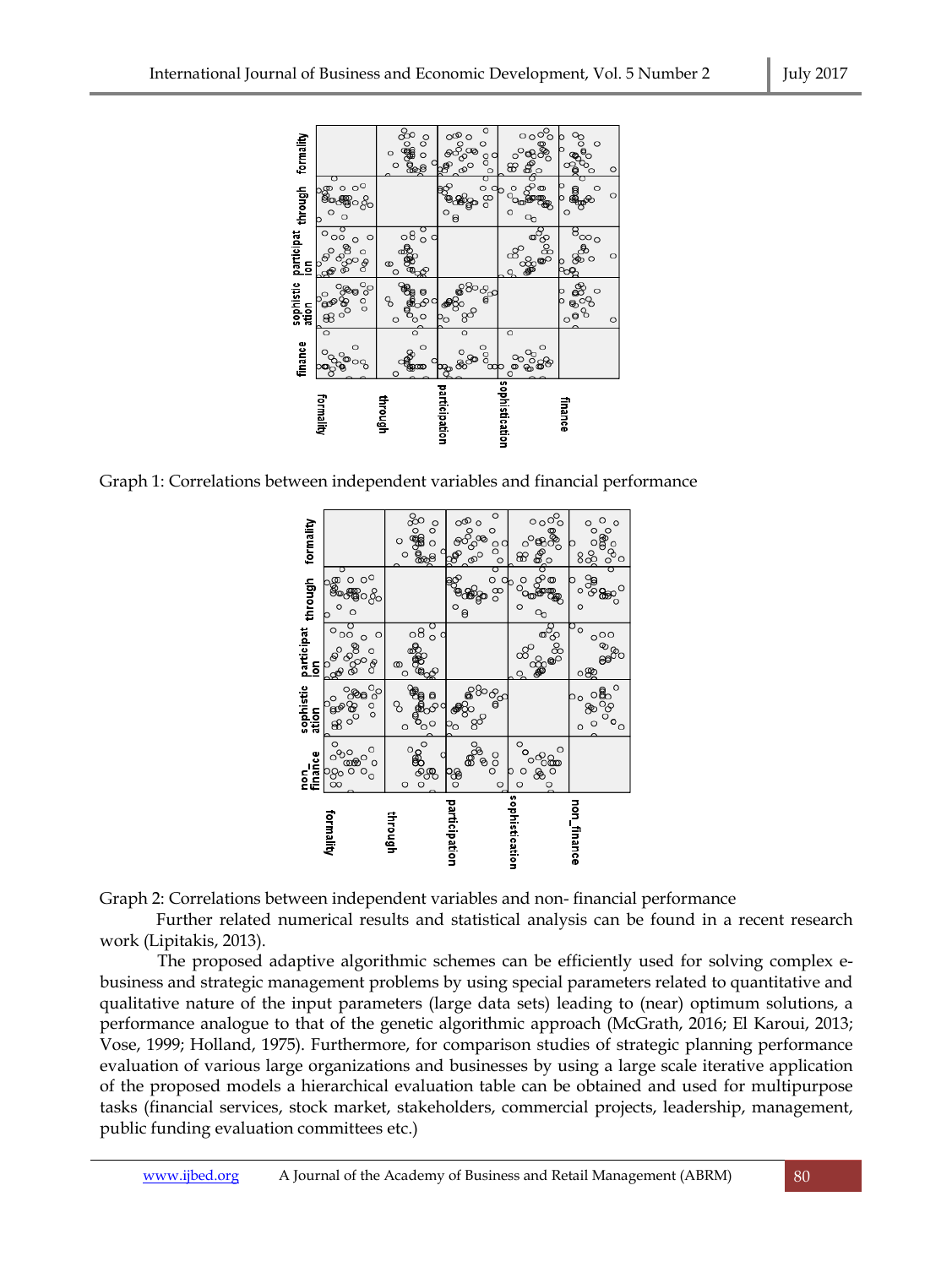The proposed e-business models for performance evaluation can be used by theoreticians for academic purpose and research and practitioners in commercial sphere for improving their large organization performance in complex e-strategic planning and various related e-services.

### *Limitations of the research work*

Note that the obtained results may be affected by cultural differences between several countries, where the research models should be tested by using different samples. This research study used a single timeframe and many organizational factors related to e-business benefits could change over time and the time dependency may be of critical importance (Lee et al., 2007). The nature of empirical data used in such measure studies may be subject to random errors inherent in this type of data (Rudd et al., 2008) and to complexity of e-business strategy (Coltman et al., 2007). The organization performance is not always easily measurable and the efficient measurement of financial and operational dimensions can be achieved by using accurate e-business performance measurements. Note also that risk analysis and strategic risk, which would have significantly complicated this research work, have not be included in the financial performance part of the models.

#### **6. Conclusions and Future Research Work**

This research work was based on key-field concepts of four interrelated sciences, i.e. Computer Science (adaptive algorithmic theory), Applied Mathematics (singular perturbation theory and partial differential equations) and Management Science (strategic management and e-business). The proposed adaptive e-business model containing the adaptive dynamic algorithmic approach and singular perturbation concept have been applied for solving efficiently several e-business problems. A characteristic case study has been considered and its corresponding adaptive algorithmic scheme is given. Furthermore, the adaptability and compactness of the proposed algorithm through the choice of singular perturbation parameters can lead to an (near) optimum solution of the considered ebusiness performance case study.

The proposed e-business models indicate how e-business strategic planning may affect financial and non-financial performance in businesses and organizations, exploring whether models which were used for strategy planning can be applied to e-business planning and whether these models would be valid in different environments in various countries. A conceptual model was constructed and qualitative research methods were used for testing a predetermined number of the considered hypotheses. These models can be tested in several countries and national/international regions and the conclusions including numerical results and statistical analyses can show the existing relationships between the considered dependent and independent variables.

The appropriate choice of the singular perturbation parameters, leading to efficient solutions, is an interesting *open problem* of future research work. This choice is closely related to both quantitative and qualitative nature of the input parameters (data) of the given problems and their corresponding dynamical algorithms can lead to (near) optimum solutions of a wide area of e-business problems, eservices and related applications. The proposed e-business models are expected to contribute to future e-business strategy planning of businesses and organizations, and managers should consider applying these models to their e-business strategy planning to improve their companies' performances. It has not escaped our notice that the proposed e-business strategy planning methodologies can be applied in a wider spectrum of applications, such as enterprise information systems, computing information technology, financial engineering business intelligence, digital information management, knowledge management and e-learning services. It is envisaged that these will be interesting challenging research subjects of future research work.

## **Bibliography**

Brynjolfsson, E., Hitt, LM. (2003), 'Computing Productivity: Firm-Level Evidence' (working paper no. 4210-01), Cambridge, MIT Sloan School of Management, MA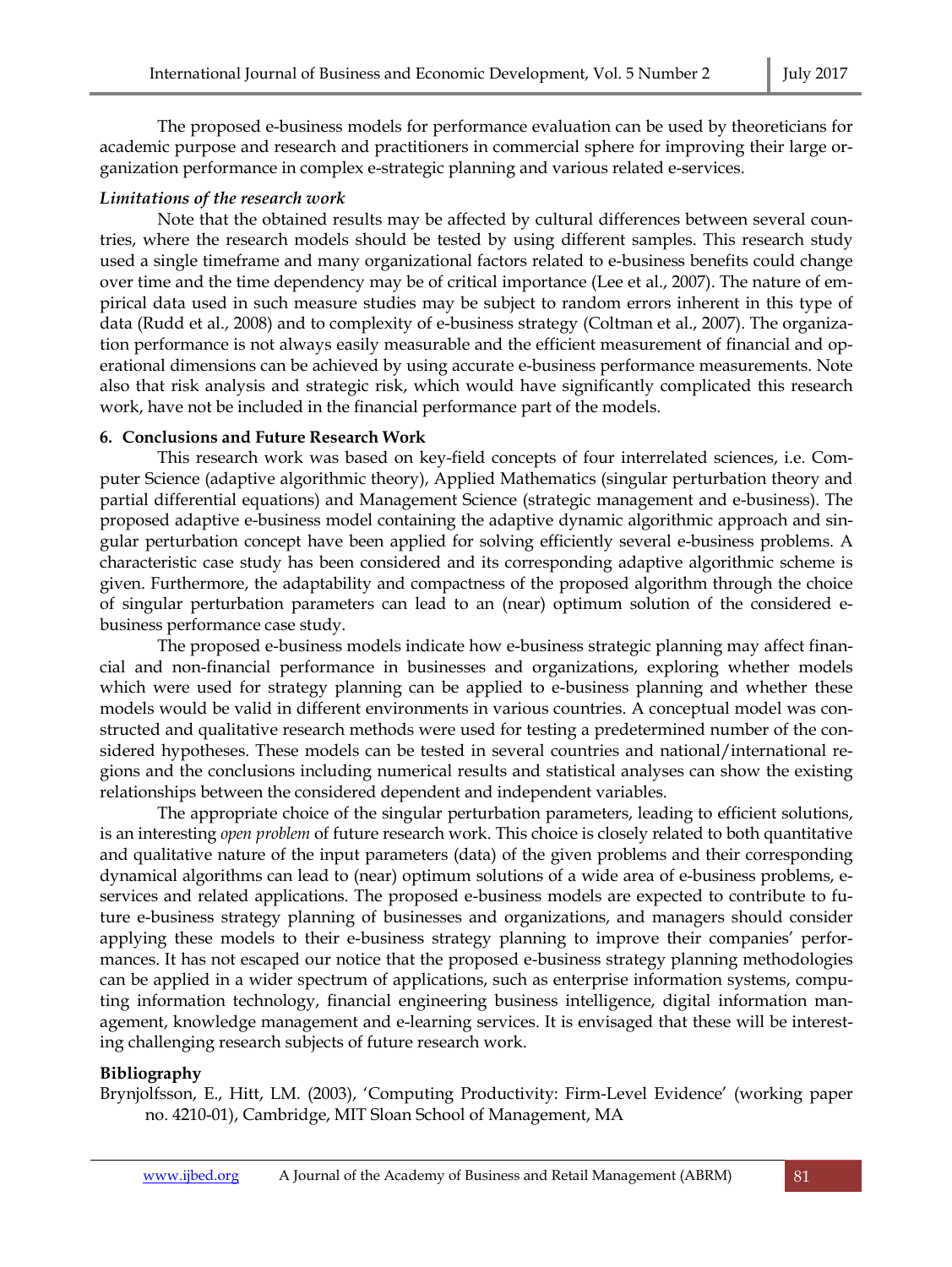- Caniato, F., Cagliano, R., Kalchschmidt, M., Golini, R., Spina, G. (2009), 'Evolutionary patterns in ebusiness strategy', *International Journal of Operations & Production Management*, Vol. 29, pp. 921- 945
- Clark, C. (2010), 'E business Strategic Planning' http://keycustomdesign.com/resources (retrieved 20- 12-2010)
- Coltman, T., Devinney, TM, Midgley, DF. (2008), 'The value of managerial beliefs in turbulent environments: Managerial orientation and E-business advantage', *Journal of Strategy and Management*, Vol. (2), pp. 181-197.
- Demil, B., Lecocq, X. (2010), 'Business Model Evolution: In Search of Dynamic Consistency', *Long Range Planning,* Vol. 43, pp. 227-246.
- El Karoui, N. (2013): The Future of Financial Mathematics, ParisTech Review.
- European Commission, (2004), 'The European e-business report', Office for official publ. of European Communities, Luxembourg, pp. 234-237.
- Forrester Research (2012), 'US online retail forecast 2011 to 2016- eCommerce tops \$200 billion, in 2011'
- Gottschalk, P. (2006), 'E-business Strategy, Sourcing, and Governance', *Idea Group Publs*
- Hackbarth, G., Kettinger, W.J. (2000), 'Building an E-Business Strategy', *Information Systems Management*, Vol. 17 No. 3
- Holland, J. (1975): Adaptation in Natural and Artificial Systems, Addison-Wesley. http://www.ScholarSearchEngines.com/
- Jarzabkowski, P., Balogun, J. (2009), 'The Practice of Delivering Integration through Strategic Planning', *Journal of Management Studies,* Vol.46 No 8, pp. 1255-1288
- Johnson, G., Langley. A., Melin. L., Whittington. R. (2007), 'Strategy as Practice: Research Directions and Resources', Cambridge University Press, Cambridge
- Koellinger, P. (2008), 'The relationship between technology, innovation and firm performance-Empirical evidence from e-business in Europe', *Research Policy,* Vol. 37, pp. 1317-1328
- Lee, C., Lee, G. and Lin, H.F. (2007): The role of organisational capabilities in successful e-business implementation, Business Process Management Journal 13 (5), 677-693.
- Lipitakis, A. (2013), 'E-Business Strategy Planning and Performance: A Comparative Study of the UK and Greece', Doctoral Thesis, KBS, University of Kent, England
- Lipitakis, A., Lipitakis, EAEC. (2012), 'On the e-Valuation of Certain e-Business Strategies on Firm Performance by Adaptive Algorithmic Modelling: An Alternative Strategic Managerial Approach', *Journal of Computer Technology and Application (JCTA)*, Vol. 3 No 1, pp. 38-46
- Lipitakis, A., Lipitakis, EAEC. (2013), 'E-Business performance and strategy planning e-valuation based on adaptive algorithmic modelling methods: Critical factors affecting e-valuation in strategic management methodologies', *Universal J. of Management*, Vol. 2, pp. 981-991
- McGrath, J. (2016): The rise of AI and algorithms in the financial services sector, Raconteur EU/70N
- Mesenbourgh, T.L. (2004), 'Measuring electronic business: Definitions, underlying concepts and measurement plans', Research Report, Assistant Director for Economic Programs, Bureau of the Census, US Government, Washington DC,
- National Statistical Service of Greece, (2012), 'Greece in Figures 2014. Statistical Information and Publication Division', Hellenic Statistical Authority, www.statistics.gr, (retrieved 09-03-2013)
- Nordqvist, M., Melin, L. (2008), 'Strategic Planning Champions: Social Craft persons, Artful Interpreters and Known Strangers', *Long Range Planning,* Vol. 41, pp. 326-344
- Ocasio, W., Joseph, J. (2008), 'Rise and Fall, or Transformation? The Evolution of Strategic Planning at the General Electric Company, 1940-2006,' *Long Range Planning* Vol. 41, pp. 248-272.
- ONS (2011), 'Construction Statistics Annual 2011', Office for National Statistics
- Petrovic, O., Kittl, C., Teksten, RD. (2001), 'Developing Business Models for e-Business' *International Conference on Electronic Commerce,* Vienna.